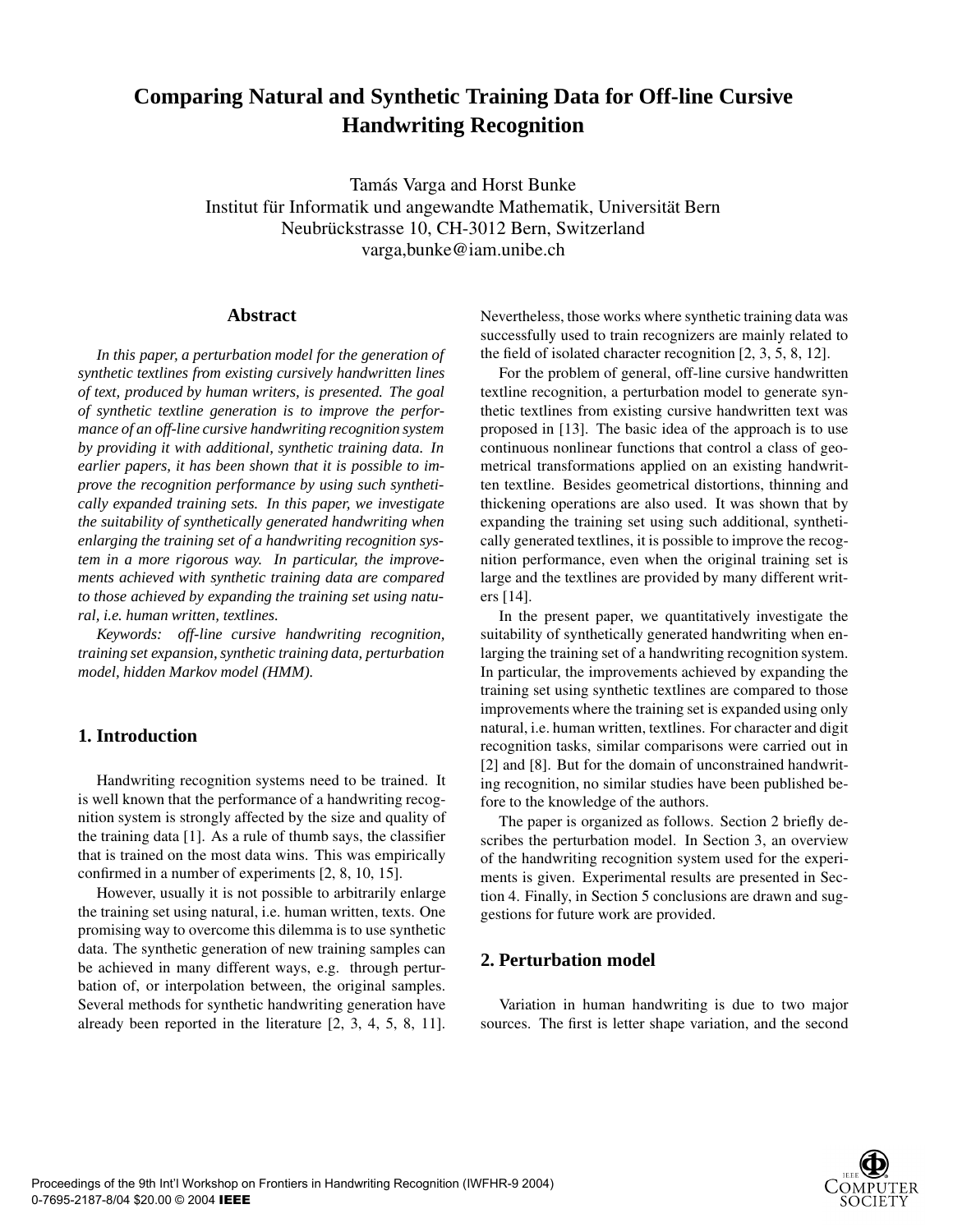comes from the large variety of writing instruments. In this section, a perturbation model for the distortion of cursive handwritten textlines is presented, where these sources of variation are modeled by geometrical transformations, including thinning and thickening operations.

The perturbation model incorporates some parameters with a range of possible values, from which a random value is picked each time before distorting a textline. To distort a textline, a series of geometrical transformations are applied, followed by possible thinning or thickening operations. There is a constraint on the textlines to be distorted: they have to be skew and slant corrected, because of the nature of the applied geometrical transformations. This constraint is not severe, because skew and slant correction are very common preprocessing steps found in almost any handwriting recognition system.

Each geometrical transformation is controlled by a continuous nonlinear function, which determines the strength of the considered transformation at each horizontal or vertical coordinate position of the textline. These functions are called underlying functions, and their creation is based on the *cosine* function, involving some random parameters.

There are four classes of geometrical transformations. Their purpose is to change properties, such as slant, horizontal and vertical scaling, and the position of characters with respect to the baseline. In the following the geometrical transformations will be defined and illustrated by figures. Note that the figures are only for illustration purposes, and weaker instances of the distortions are actually used in the experiments described in Section 4.

**Shearing:** The underlying function of this transformation defines the tangent of the shearing angle for each *x* coordinate. Shearing is performed with respect to the lower baseline. An example is shown in Fig. 1. In this example and the following ones, the original textline is shown at the bottom, the underlying function in the middle, and the result of the distortion on top.

**Horizontal scaling:** Here the underlying function defines the horizontal scaling factor for each *x* coordinate. This transformation is performed through horizontal shifting of the pixel columns. An example of this operation is shown in Fig. 2.

**Vertical scaling:** The underlying function determines the vertical scaling factor for each *x* coordinate. Scaling is performed with respect to the lower baseline. An example is shown in Fig. 3.

**Baseline bending:** This operation shifts the pixel columns in vertical direction according to the value of the underlying function for each *x* coordinate. An example is shown in Fig. 4.

The perturbation model also includes transformations, similar to the ones described above, on the level of connected components, rather than on the level of complete



**Figure 1. Illustration of shearing (original textline at the bottom, underlying function in the middle, and result of distortion on top).**

yach form England. The beauty of the place guide exceeded



yacht from England. The beauty of the place guite exceeded

#### **Figure 2. Illustration of horizontal scaling.**

Drecipitates need be known because the concentration







**Figure 4. Illustration of baseline bending.**

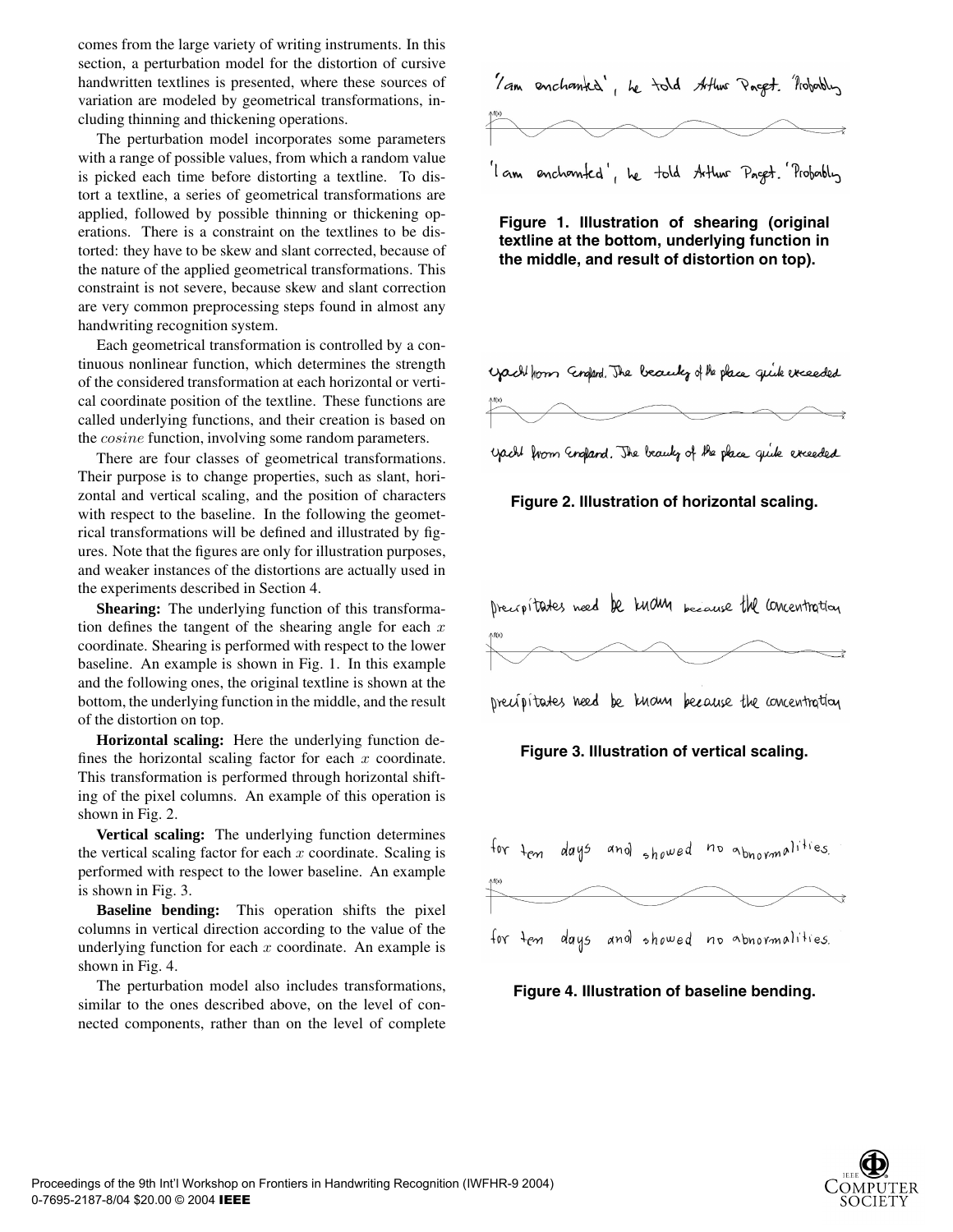or in flagging warmer ones. At the time of its movement or in flagging warmes ones. At the time of its movement or in fligging warms ones. At the time of its movement or in flagging warmer ones. At the time of its movement or in fagging womer ones. At the time of its movement

**Figure 5. Illustration of distortion strengths. Original textline on top, then distortion strength gradually increases from top to bottom.**

mainly for budgetary reasons, had not signed

#### **Figure 6. Example of an input textline, before normalization, to be recognized by the system.**

lines of text. These transformations change the structure of the writing in a local context, i.e. within connected components. After the application of these transformations, the resulting connected components are scaled in both horizontal and vertical direction, so that their bounding boxes regain their original size. For any further details the reader is referred to [13].

The distortion strength can be controlled by changing the intervals of the possible amplitude values of the underlying functions. An illustration of the distortion strengths is shown in Fig. 5. Here the line on top is the original one, rendered by a human writer. This textline was distorted using increasing distortion strengths. Note that due to the random nature of the perturbation method, virtually all generated textlines, at any strength, will be different. This enables us to generate multiple distorted instances of the same natural textline, at any given strength.

## **3. Handwriting recognition system**

The application considered in this paper is the off-line recognition of cursively handwritten textlines. The recognizer used in this paper is similar to the Hidden Markov Model (HMM) based cursive handwritten textline recognizer described in [6]. The recognizer takes, as a basic input unit, a complete line of text, which is first normalized with respect to skew, slant, baseline location and writing width and produces, as the output, an ASCII transcription of the input textline. An example of an input textline is shown in Fig. 6.

For feature extraction, a sliding window of one pixel width is moved from left to right over the input textline, and nine geometrical features are extracted at each window position (see [6] for further details). Thus an input textline is converted into a sequence of feature vectors in a 9-dimensional feature space. For each character, an HMM is built. In all HMMs the linear topology is used, i.e. there are only two transitions per state, one to itself and one to the next state. In the emitting states, the observation probability distributions are estimated by mixtures of Gaussian components. In other words, continuous HMMs are used. The number of Gaussian mixtures, *Ga*, is the same in all HMMs. Concrete values of parameter *Ga* will be provided in Section 4. The character models are concatenated to represent words and sequences of words.

For training, the Baum-Welch algorithm [9] is applied. In the recognition phase, the Viterbi algorithm [9] is used to find the most probable word sequence. As a consequence, the difficult task of explicitly segmenting a line of text into isolated words is avoided, and the segmentation is obtained as a byproduct of the Viterbi decoding applied in the recognition phase. The output of the recognizer is a sequence of words.

# **4. Experiments**

The purpose of the experiments was to compare the improvements achieved by expanding the training set using synthetic textlines to those improvements where the training set was expanded using natural textlines only. For the experiments, subsets of the IAM-Database were used [7]. This database includes over 1*,* 500 scanned forms of handwritten text from more than 600 different writers. In the database, the individual textlines of the scanned forms are extracted already, allowing us to perform off-line handwritten textline recognition experiments directly without any further segmentation steps.

To examine the system performance as a function of the training set size, four different training set sizes were considered: 160, 320, 638 and 1*,* 275 textlines, where each smaller set was a subset of all larger sets. These four sets consisted of natural textlines only. This means that at each training set expansion, i.e. when going from one set to the next larger one, the size was approximately doubled. Furthermore, at each expansion, the additional textlines came from writers who had not yet been represented in the training set. The numbers of writers in the four training sets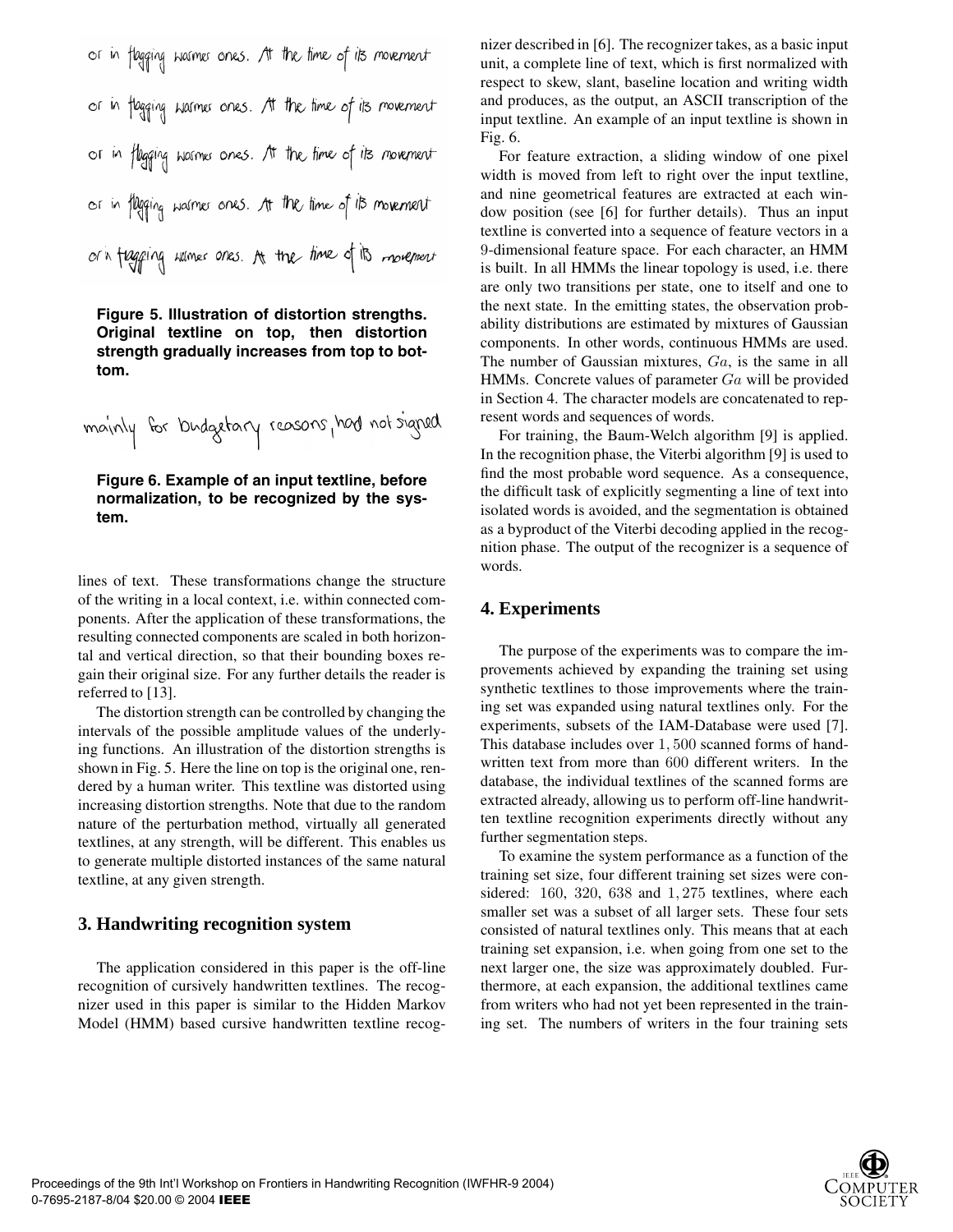were 32, 64, 128 and 256, respectively. (So the number of writers were also doubled at each training set expansion.)

To evaluate the system performance as a function of the training set size, a test set of 398 textlines from 80 writers was used. All the experiments were writer independent, i.e. the population of writers who contributed to the training sets were disjoint from those who produced the test set. The underlying lexicon contained 6*,* 012 words.

For distorted textline generation, the distortion strength that turned out to be optimal in preliminary experiments was used (the test set of this paper was not involved in those experiments). In Fig. 5, this strength corresponds to the second textline from bottom. To expand a training set by synthetically generated textlines, five distorted textlines per given natural training textline were generated and added to the training set. So the synthetically expanded training set was always six times larger than the original one.

In [14], it was pointed out that the capacity, i.e. the number of free parameters, of the recognizer is very important and needs to be tuned appropriately when dealing with synthetically expanded training sets. Particularly, the optimal capacity of the recognizer is expected to be higher when the training set is expanded. Since we wanted to compare the highest possible recognition performance achieved with natural data with that obtained with a mixture of natural and synthetic data, optimization in terms of capacity was performed. This means that, for each training set, we selected the number of Gaussian mixture components, Ga, for which the recognition rate was maximal (see also Section 3).

In the experiments described in the following, the recognition rate will always be measured on the word level. In Table 1, the recognition results on the test set for the four different training set sizes as well as their synthetically expanded counterparts can be seen. In each row, results for a specific training set size are shown. For example, in row *Size=160* it can be seen that the optimal recognition rate using the training set of 160 textlines was 62.86%, at  $Ga = 6$ . Furthermore, when this training set of 160 natural textlines was expanded by synthetically generated textlines (for each natural textline, 5 perturbed versions were generated and added to the training set, resulting in a total training set size of 960 textlines), the optimal recognition rate was 70*.*58%, at  $Ga = 24$ .

This recognition rate of 70*.*58% is comparable to 70*.*44% we could achieve using the training set of 638 natural textlines (see row *Size=638*). So the synthetic expansion of 160 training textlines had a similar effect as if the number of natural textlines in the training set had been increased by a factor of four. The improvement from 62*.*86% to 70*.*58%, achieved by adding synthetic textlines to the training set is quite substantial. For training set sizes of 320 and 638 natural textlines, synthetic expansions also yielded substantial improvements, from 68*.*59% to 73*.*05% and from 70*.*44%

# **Table 1. Recognition rates (in %) on the test set for natural and synthetically expanded training sets of different sizes.**

|              | Natural text only |           | Synth. expanded set |           |
|--------------|-------------------|-----------|---------------------|-----------|
|              | Rec. rate         | Opt. $Ga$ | Rec. rate           | Opt. $Ga$ |
| $Size=160$   | 62.86             |           | 70.58               | 24        |
| $Size = 320$ | 68.59             |           | 73.05               | 18        |
| $Size = 638$ | 70.44             |           | 74.66               | 24        |
| $Size=1275$  | 73.96             | 18        | 75.98               | 27        |

to 74*.*66%, respectively. We observe that these improvements are higher than those achieved by doubling the size of the training set using additional natural textlines. For size 1*,* 275, synthetic expansion also improved the recognition rate, but there was no larger natural training set in our experiments to which this improvement could be compared.

The results of the experiments reported in Table 1 clearly show that synthetically augmented training sets can lead to improved performance of a handwriting recognition system. Since the optimal number of Gaussians was always greater for the synthetically expanded training set than for its natural counterpart, the results also confirmed that increasing capacity has a beneficial effect when augmenting the training set by synthetic data. Furthermore, the recognition rates in Table 1 suggest that in terms of recognition performance, the acquisition of a remarkable amount of new natural textlines can be substituted by generating synthetic textlines from the available ones. We also note that according to the results in [14], similar phenomena can be expected when using other distortion strengths, too. Of course, generation of synthetic textlines requires less effort and time than collection of natural handwriting samples.

# **5. Conclusions and future work**

A method for training set expansion by generating randomly perturbed versions of natural textlines rendered by human writers was presented. It was demonstrated that adding synthetically generated textlines to the training set improves the recognition performance of our off-line cursive handwritten textline recognition system. The aim of the experiments was to compare the improvements achieved by expanding the training set by synthetic textlines to those improvements where the training set was expanded using natural, i.e. human written, textlines only. For this purpose, four different training set sizes were used. The results suggest that, in terms of recognition performance, a remarkable amount of additional human written training textlines can be substituted by synthetic textlines generated from the available training set of natural textlines.